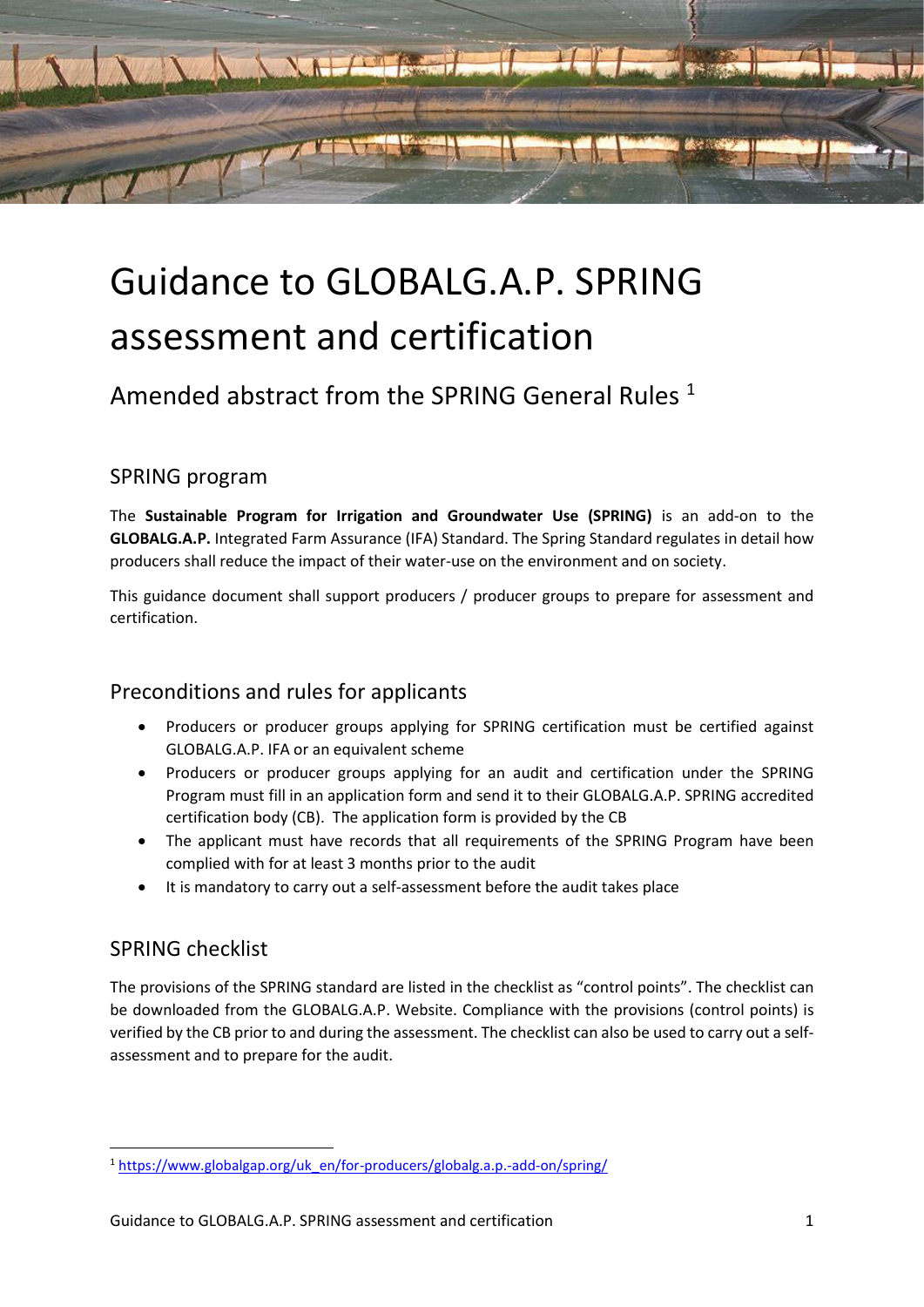### Scoring System

There are four degrees of compliance for every control point. Based on the auditor's recommendations the CB decides how many points can be given for a specific control point.

| 3 points | Full compliance                                                                                |
|----------|------------------------------------------------------------------------------------------------|
| 2 points | Compliance to a great extent. Observations of the auditor/CB are considered<br>recommendations |
| 1 point  | Compliance is insufficient – the producer(s) must propose corrective action                    |
| 0 points | Full non-compliance                                                                            |

## Control points levels

There are three different levels of control points: *critical, major* and *minor* criteria

**Critical criteria:** Critical criteria must be fulfilled as a condition for certification. At least 2 scoring points must be achieved. 0 or 1 scoring points for Critical criteria implies that certification cannot be granted, and a new audit must be applied for. The new audit can take place not before three months after the initial audit.

**Major Criteria:** At least 2 scoring points must be achieved. 0 or 1 point implies that the producer must take immediate corrective action and submit proof of correction within 28 days. Failing to do so results in non-certification.

**Minor Criteria:** At least 2 scoring points must be achieved. 0 or 1 point implies that the producer must submit a corrective action plan within 28 days. The corrective actions must be implemented before the follow-up audit. Failing to submit a corrective action plan within 28 days after the audit or failing to implement the corrective actions before the follow-up audit do so results in non-certification.

### Self-Assessment

A self-assessment shall be carried out before the audit takes place. The integral SPRING checklist can be downloaded from the GLOBALG.A.P. Website (page "CPCC"). The checklist is in Excel format.

There are five main chapters in the SPRING program standard and the corresponding checklist:

- 1. Assessment of water risks and objectives
- 2. Assessment of legal conformity
- 3. Management and use of water resources
- 4. Environmental management. Protecting water resources
- 5. Traceability

Each chapter has one or more articles. E.g. Chapter 1 "Assessment of water risks and objectives" has 4 articles:

- Art. 1.1 Register of water risks and objectives
- Art. 1.2 Analysis of water risks
- Art. 1.3 Identification of stakeholders
- Art. 1.4 Aims and objectives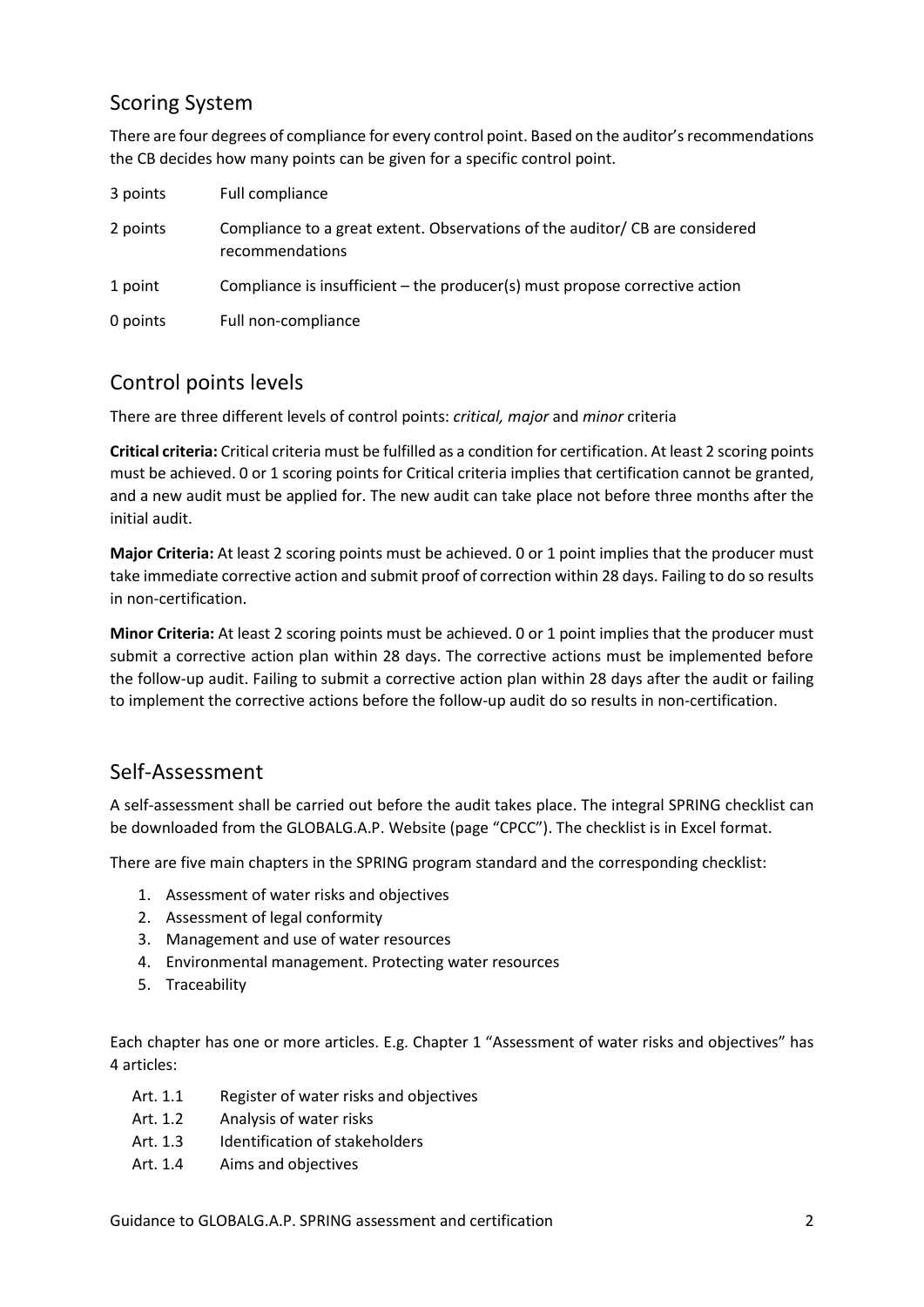In the checklist each article includes one or more provisions (control points) and for each provision the relevant compliance criteria.

|  |              |  | Assessment of water risks and objectives Chapter 1                      |                                                             |  |
|--|--------------|--|-------------------------------------------------------------------------|-------------------------------------------------------------|--|
|  | $\mathbf{1}$ |  | Register of producers, production sites and water resources Article 1.1 |                                                             |  |
|  |              |  | <b>Provision / Control Point 1.1.1</b>                                  | <b>Compliance criteria for Control Point 1.1.1</b>          |  |
|  |              |  | <b>Register of producers:</b>                                           | Producers shall keep a register of the producer group       |  |
|  |              |  | Register of producers, production                                       | members (in case of producer groups) and/or production      |  |
|  |              |  | and<br>water<br>sites<br>resources:                                     | sites involved in the SPRING Program. This register shall   |  |
|  |              |  | Complete registers must be kept                                         | include, as a minimum, the following information:           |  |
|  |              |  | of all producers<br>and/or all                                          | production sites (per producer group member in case of      |  |
|  |              |  | production sites<br>comprising                                          | producer groups) and their identification, land-registry    |  |
|  |              |  | sources of water supply.                                                | references (municipality/commune, parcel, industrial        |  |
|  |              |  |                                                                         | area), crops grown, origin and identification of sources    |  |
|  |              |  |                                                                         | of water supply (organization managing shared water         |  |
|  |              |  |                                                                         | resources, artificial lake, well), identification and exact |  |
|  |              |  |                                                                         | geographical location (coordinates) of storage facilities   |  |
|  |              |  |                                                                         | for water. The register shall be regularly updated and      |  |
|  |              |  |                                                                         | signed by the responsible manager.                          |  |

## Obligatory documentation

As a condition SPRING certification, a number of documents must be submitted to the CB prior to the assessment or presented to the SPRING auditor during the assessment. The paragraph of the document refers to the relevant control point in the checklist.

#### **Documents that must be sent to the CB prior to the assessment**

- 1.1.1 Register of the producer (or producer-group in case of producer-groups)
	- Production sites and their identification
	- Land registry references
	- Crops grown
	- Origin and identification of water sources
	- Identification and coordinates of water-storage facilities
- 1.2.1 Impact Risk Assessment updated and approved by the management.
	- a) Current legislation
	- b) Origin of the water sources and quality of the water concerned (contaminants)
	- c) Storage system (evaporation, leaks, etc.)
	- d) Distribution and irrigation systems (efficiency, leaks, etc.)
	- e) Soil (water retention capacity, permeability)
	- f) Depth of ground water
	- g) Sources of pollution (organic waste, fertilizers, phytosanitary products, etc.)
	- h) Possibilities for subsequent clean-up (water treatment, treatment of effluents, etc.)
	- i) Influence of the farm operations and the produce handling units on the sustainability of the watershed
- 1.4.1 List of objectives and procedures to mitigate risks, updated and approved by the management
- 1.4.3 Training plan and list of participants attesting that those responsible to achieve the objectives